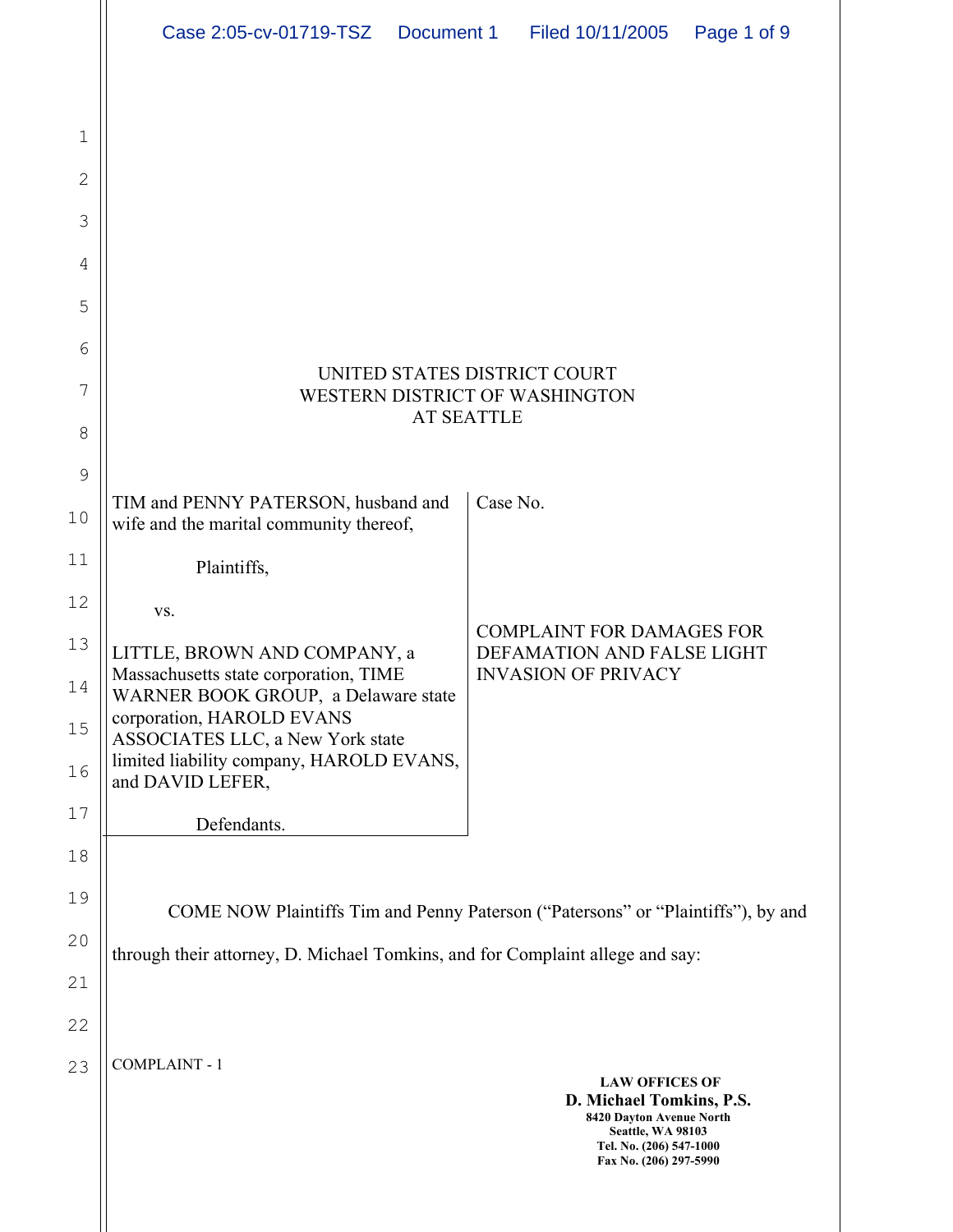#### **THE PARTIES**

1. Plaintiff Tim Paterson was and is a citizen of the state of Washington and he resides in the city of Redmond.

2. Plaintiff Penny Paterson was and is a citizen of the state of Washington and she resides in the city of Redmond. Plaintiff Penny Paterson is the spouse of Plaintiff Tim Paterson. 3. Defendant Little, Brown and Company ("Little Brown") was and is a for-profit corporation, believed to be incorporated in the state of Massachusetts and which does conduct business throughout the United States, including the state of Washington and the city of Seattle.

# 4. Defendant Time Warner Book Group ("Time Warner") was and is a for-profit corporation, believed to be incorporated in the state of Delaware and which does conduct business throughout the United States, including the state of Washington and the city of Seattle.

5. Defendant Harold Evans Associates LLC was and is a New York limited liability company, which conducts business throughout the United States, including the state of Washington and the city of Seattle.

6. Defendant Harold Evans was and is believed to be a citizen of New York and was and is the author of a publication entitled "They Made America", which was published and

COMPLAINT - 2

**LAW OFFICES OF D. Michael Tomkins, P.S. 8420 Dayton Avenue North Seattle, WA 98103 Tel. No. (206) 547-1000 Fax No. (206) 297-5990**

1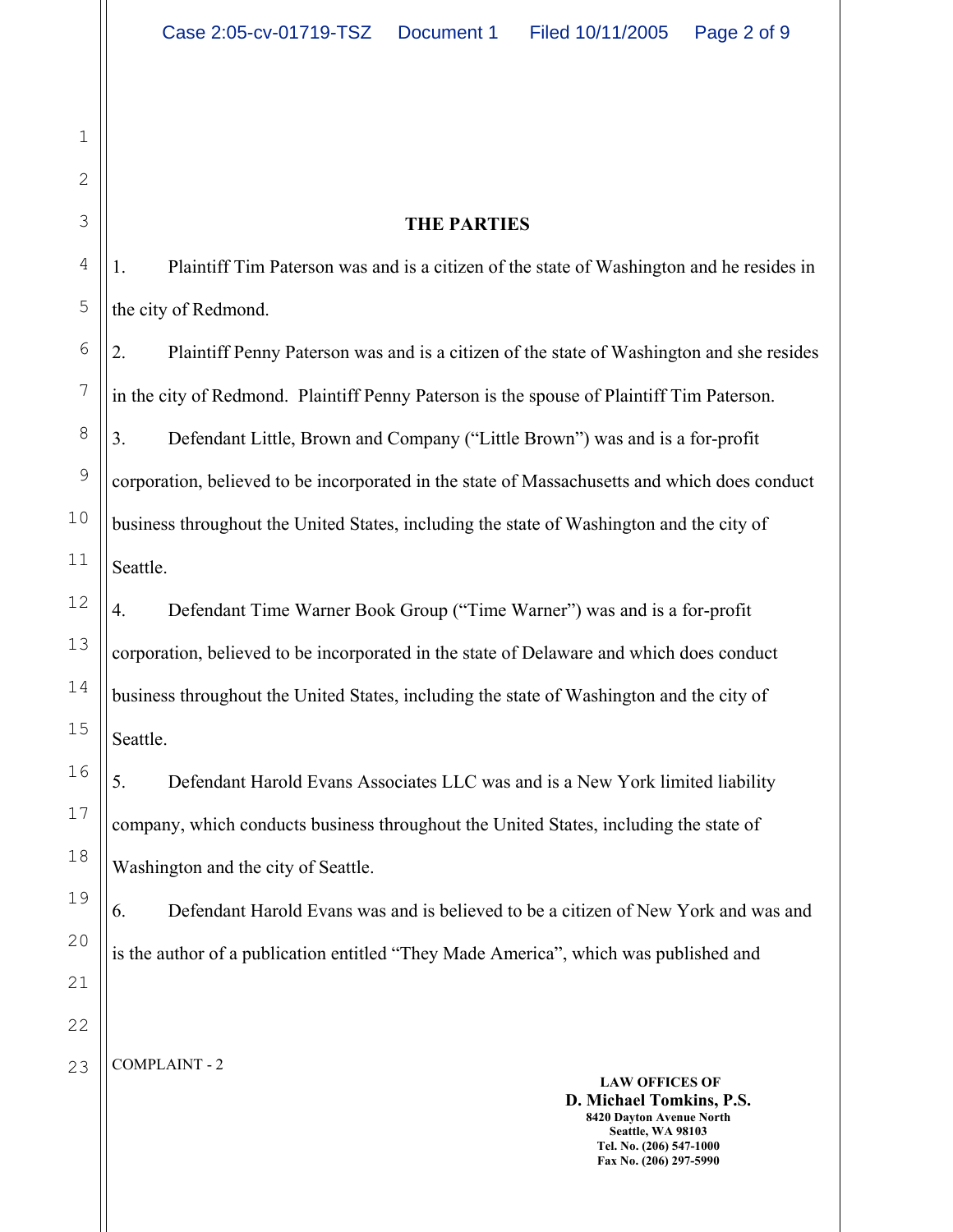1 2 distributed by Defendants Little Brown and Time Warner throughout the United States, and which was intended by Defendant Evans to be read by the general public.

7. Defendant David Lefer was and is believed to be a citizen of New York and was and is the co-author of a publication entitled "They Made America", which was published and distributed by Defendants Little Brown and Time Warner throughout the United States, and which was intended by Defendant Evans to be read by the general public.

### **JURISDICTION**

8. This court has subject matter jurisdiction over this case pursuant to 28 U.S.C. § 1332(a) because the matter in controversy exceeds \$75,000.00, exclusive of interests and costs, and is between citizens of different states.

9. This court has personal jurisdiction over Defendants because the book at issue and the statements written in the book were intended to be and were distributed to consumers all over the country, including the state of Washington, and was intended to be read and was read by consumers all over the country, including in the state of Washington.

10. Furthermore, the harm to Plaintiffs occurred and continues to occur in the state of Washington.

22 23

3

4

5

6

7

8

9

10

11

12

13

14

15

16

17

18

19

20

21

COMPLAINT - 3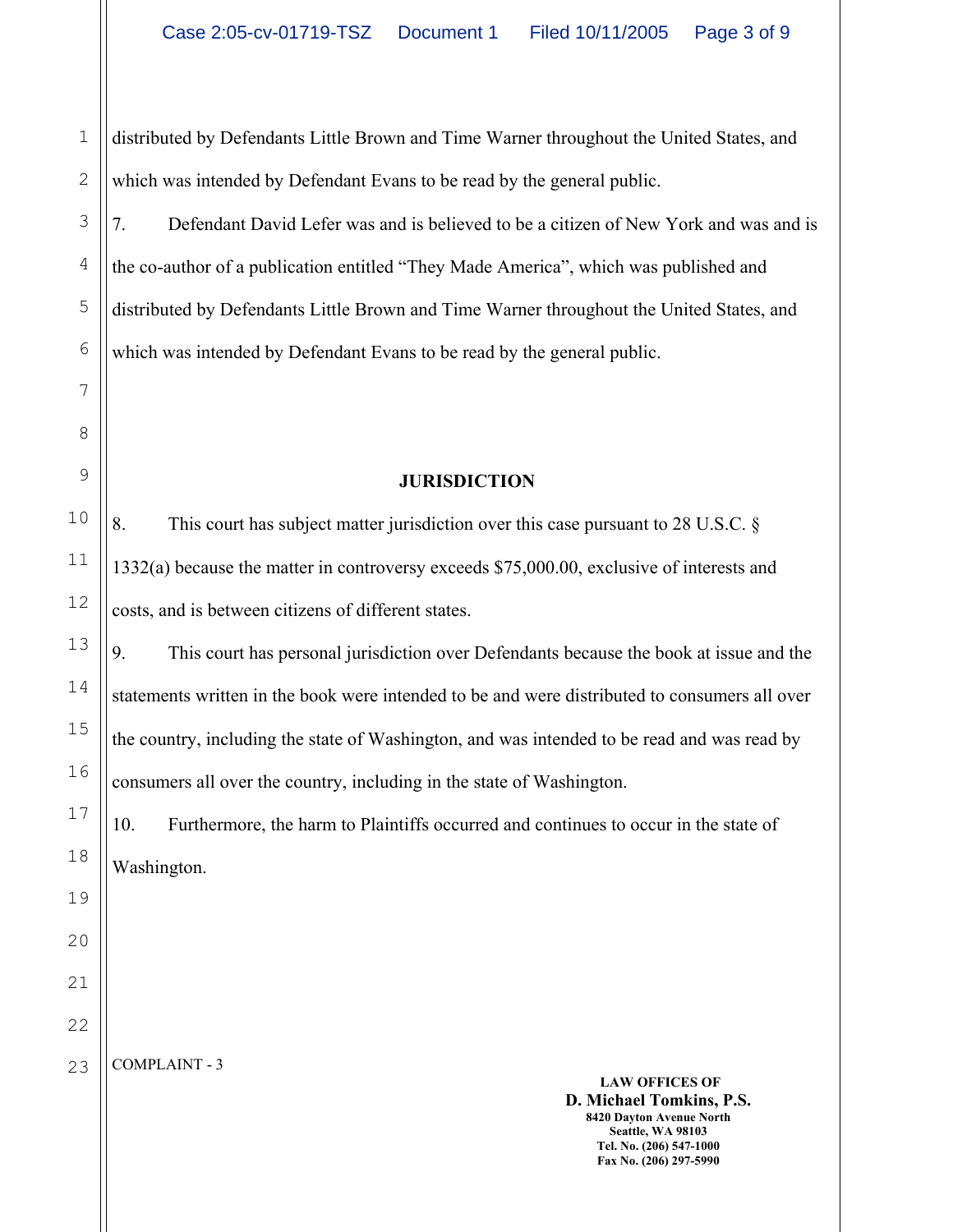#### **VENUE**

2 3 4 5 11. Venue is proper in this district pursuant to 28 U.S. C. §1391(a) because a substantial part, if not all, of the events giving rise to Plaintiffs' claims occurred in this district. Plaintiffs reside in this district and the written statements complained of herein were distributed and continues to be distributed in this district.

#### **FACTUAL BACKGROUND**

12. In June of 1978, Plaintiff Tim Paterson ("Plaintiff") began working as a computer engineer at Seattle Computer Products (SCP), which conducted its business out of Tukwila, Washington.

13. While employed at SCP, Plaintiff began designing an 8086 CPU card for the S-100 microcomputers. After its first prototypes worked in May 1979, SCP contacted Microsoft to obtain 16-bit software for its new computer. Plaintiff packed up the prototype he designed and went to Microsoft with the intent of getting the Stand-Alone Disk BASIC to run on it.

14. By November 1979, SCP began shipping its 8086 computer system with the Microsoft Stand-Alone Disk BASIC as the only software to run on it. However, this software was only useful to a specific group of computer users and was not set up to serve the real needs of commercial users. SCP then set out to find a software base for its machine that would make it more useful for the public. SCP needed a general-purpose operating system.

15. Plaintiff made a proposal to the owner of SCP. That proposal was for SCP to take the initiative and write its own operating system. Plaintiff, who graduated with a bachelors degree

COMPLAINT - 4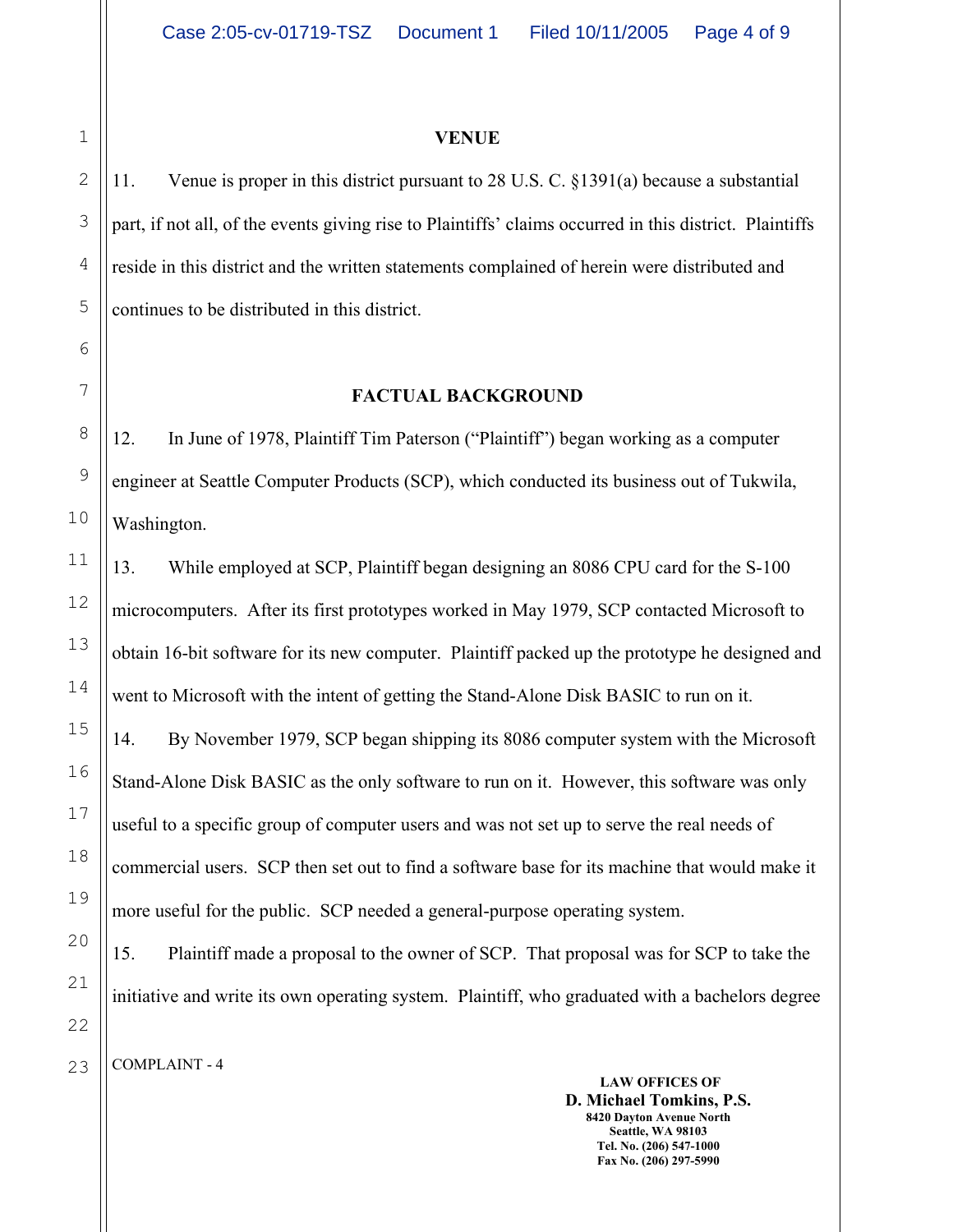in Computer Science, proposed a two-phase software development project: first, to create a quick and dirty operating system to fill the immediate need for SCP's 8086 computer; and, second, to create a much more refined operating system that would be made available in both single-user and multi-user version. SCP entrusted Plaintiff with the task of creating the proposed operating system, which later became known as DOS (Disk Operating System).

16. Plaintiff's primary objective in the design of DOS was to make it easy as possible for software developers to write applications for it. To achieve this, Plaintiff sought to make the Application Program Interface (API) compatible with CP/M. CP/M's compatibility with the API was key to enabling automated translation of 8-bit programs into 16-bit programs. Also, it was hoped that the familiarity of the CP/M-style API would make it easier for developers to learn to write programs for DOS. The secondary objective in the design of DOS was to make it fast and efficient, so it was written entirely in 8086 assembly language. Plaintiff was particularly concerned about the way files were organized on disk. Plaintiff felt that the format used by CP/M was a significant bottleneck so he turned to the Microsoft Stand-Alone Disk BASIC and used a File Allocation Table.

17. Between April and July of 1980, Plaintiff was able to spend about half of his time working on QDOS, the Quick and Dirty Operating System. It began shipping with the 8086 computer system in August of 1980.

SCP approached Microsoft with a proposal to adapt its software to run under DOS. Microsoft came back with a different proposal, which included Microsoft marketing DOS for SCP. However, in July of 1981, Microsoft offered to buy DOS from SCP and subsequently did.

1

2

3

COMPLAINT - 5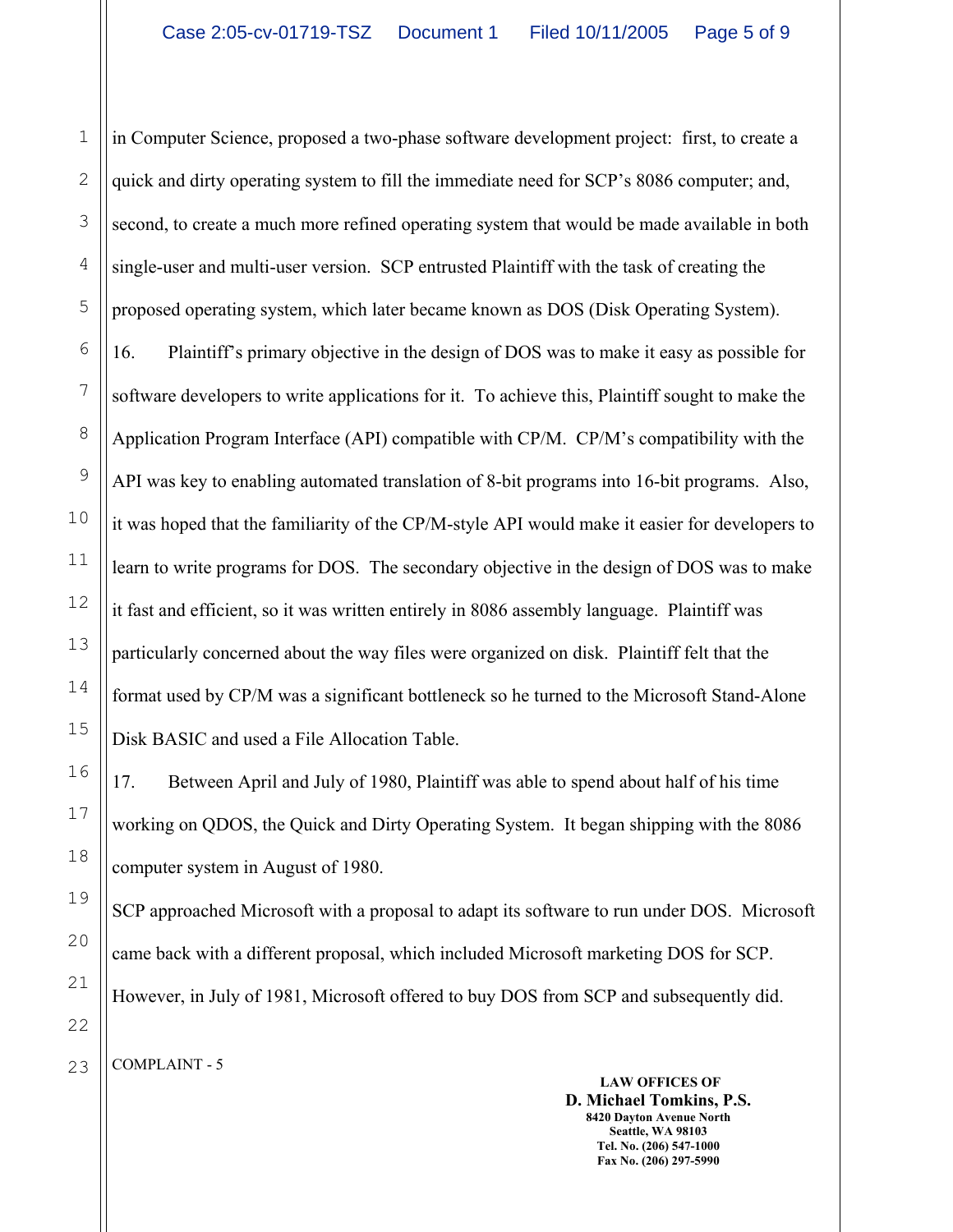1 2 3 4 5 6 18. On or about 2004, Defendants Little Brown and Time Warner published and distributed a book written by Defendant Harold Evans ("Defendant Evans"). This book, entitled "They Made America" ("book"), contains a section on Gary Kildall. In that section of the book, Defendant Evans asserted that Mr. Kildall was the "inventor" of DOS. This is false. It is known in the computer world and the public in general that DOS was invented by Plaintiff Tim Paterson.

### **CAUSES OF ACTION**

### 1. FIRST CAUSE OF ACTION: DEFAMATION

1.1. Plaintiffs reallege the allegations stated in all of the preceding paragraphs and incorporate those paragraphs herein by reference.

1.2. In his book, Defendant Evans wrote a number of false statements about the origins of DOS, and made false allegations of theft against Plaintiff Paterson.

1.3. These statements were of and concerning Plaintiff Paterson.

1.4. The Statements included, but were not limited to:

a. "Paterson did it by taking a ride on Kildall's system with a program he officially called "Seattle DOS," but which he also called QDOS, for Quick 'n' Dirty Operating System. Kildall writes: "Paterson's Seattle DOS was yet another one of the rip-offs of the CP/M design. The CP/M machine code was taken apart, using CP/M's own DDT [its debugger], to determine the internal workings of CP/M in order to make a clone of CP/M operation." Paterson has

COMPLAINT - 6 23

7

8

9

10

11

12

13

14

15

16

17

18

19

20

21

22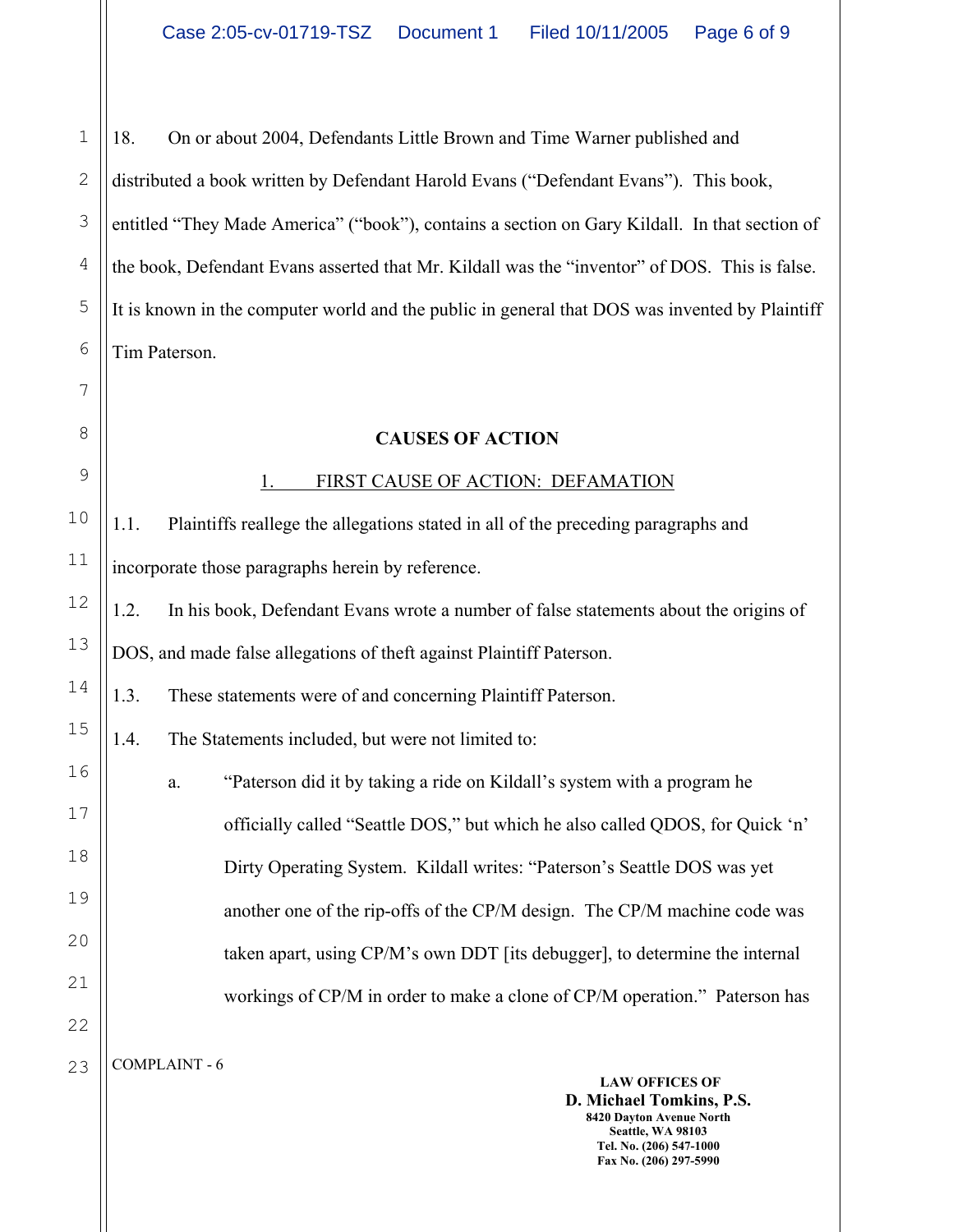denied using CP/M source code but admits making the two systems similar to help translate program into QDOS."

b. "John Wharton, the former Intel engineer and computer specialist who became a friend of Kildall's neatly sums up the ethics of that: "I can empathize somewhat whit the bind in which SCP found itself: unable to sell its 8086 hardware for lack of software and unable to buy the software it wanted. But for Mr. Paterson to cite the unavailability of CP/M-86 as justification for appropriating the 'look and feel' of a competing operating system and its utilities seems to me analogous to telling a judge, 'I needed the car, Your Honor, and the plaintiff wouldn't sell me his, so I was forced to take it." c. "…Paterson's adaptation of Kildall's system…" d. "…Paterson's version of Kildall's program…"

e. "What Paterson essentially had done was rewrite the bottom part of the software – improving the way files were stored and adapting the program to a 16-bit machine – while copying most of the top part of Kildall's operating system (the Int 21 commands that allowed the operating system to interact with the application program). Even if QDOS and CP/M were 80 percent different, as Paterson had said, he took almost unaltered Kildall's Int-21 mechanism – the heart of his innovation. An independent examination of the two systems shows some blatant copies, some slight alterations."

f. "Paterson copied Kildall's first 36 Int-21 functions into QDOS."

COMPLAINT - 7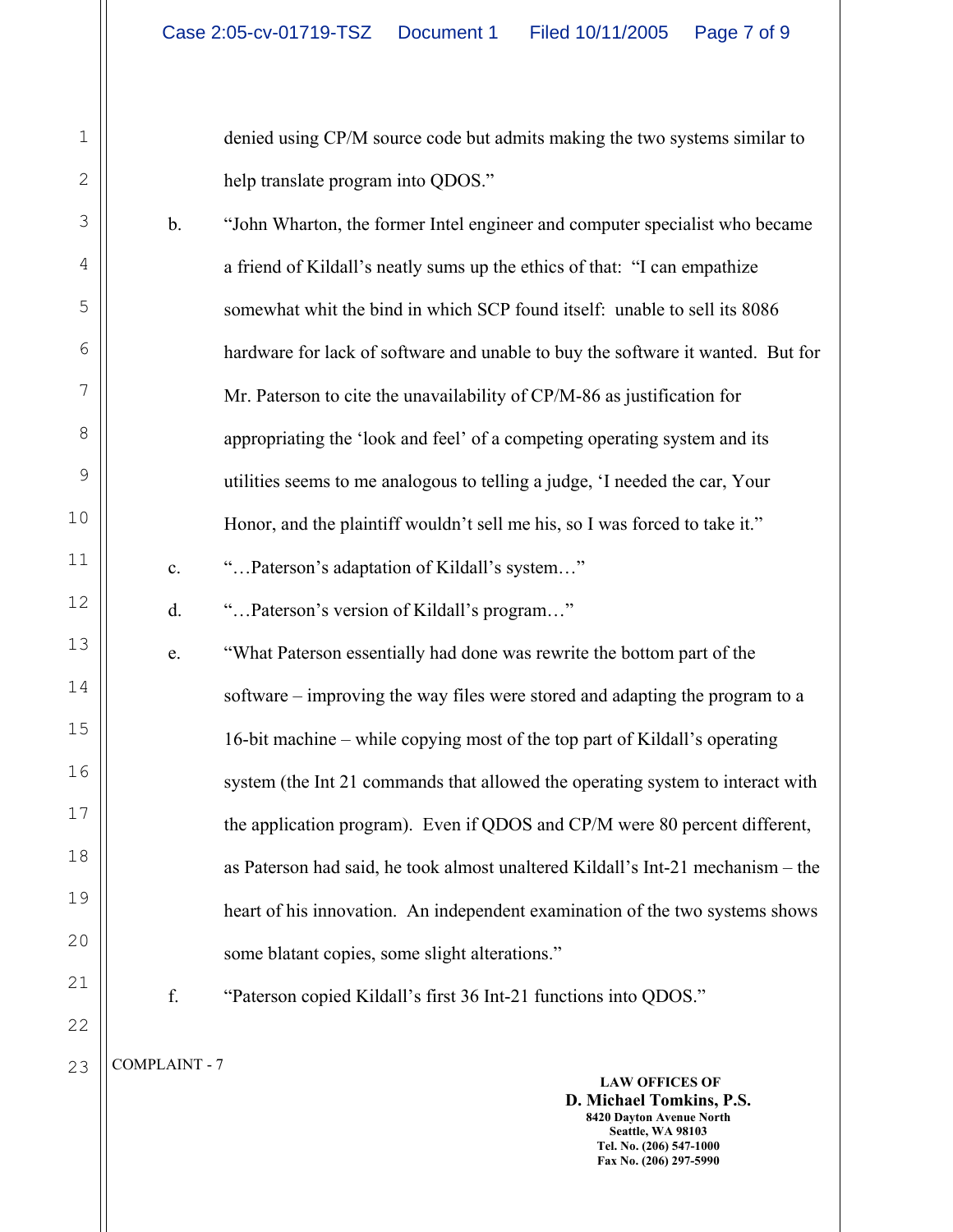|     | $\overline{\phantom{a}}$ |
|-----|--------------------------|
|     | 3                        |
|     | $\overline{4}$           |
|     | 5                        |
|     | 6                        |
|     | $\overline{7}$           |
|     | 8                        |
|     | 9                        |
| 10  |                          |
| 11  |                          |
| 12  |                          |
| 13  |                          |
| 14  |                          |
| 15  |                          |
| 16  |                          |
| 17  |                          |
| l 8 | ξ                        |
|     | 19                       |
| 20  |                          |
|     | $\frac{21}{2}$           |
|     | $\overline{2}2$          |

1

g. "Paterson's file system, Rolander acknowledges, was better for the larger disks, but he adds that mistakes were made in cloning Kildall's work."

1.5. These statements were false and defamatory.

1.6. At the time Defendants made and published the defamatory statements above, Defendants knew they were false or failed to take the proper steps to ascertain their accuracy. 1.7. In making and publishing these statements, Defendants acted knowingly and/or recklessly with respect to the statements' false and defamatory nature.

1.8. By reason of Defendants' statements, Plaintiff Paterson was greatly injured in his character and reputation, the loss of potential business opportunities, and has endured great pain and mental anguish to his damage in an amount over \$75,000.00, which will be proven at the time of trial

## 2. SECOND CAUSE OF ACTION: FALSE LIGHT INVASION OF PRIVACY

2.1. Plaintiffs reallege the allegations stated in all of the preceding paragraphs and incorporate those paragraphs herein by reference.

2.2. The statements published by Defendants in Defendant Evans' book were false statements of fact about Plaintiff and how he took the work of another person and made it his own. This alleged stolen project became what is widely known as "DOS".

2.3. Defendant Evans' book was disseminated in all fifty states, if not worldwide, thereby publicizing the offending material to a substantial number of people.

2.4. As a result, Plaintiff Paterson was injured.

COMPLAINT - 8

23